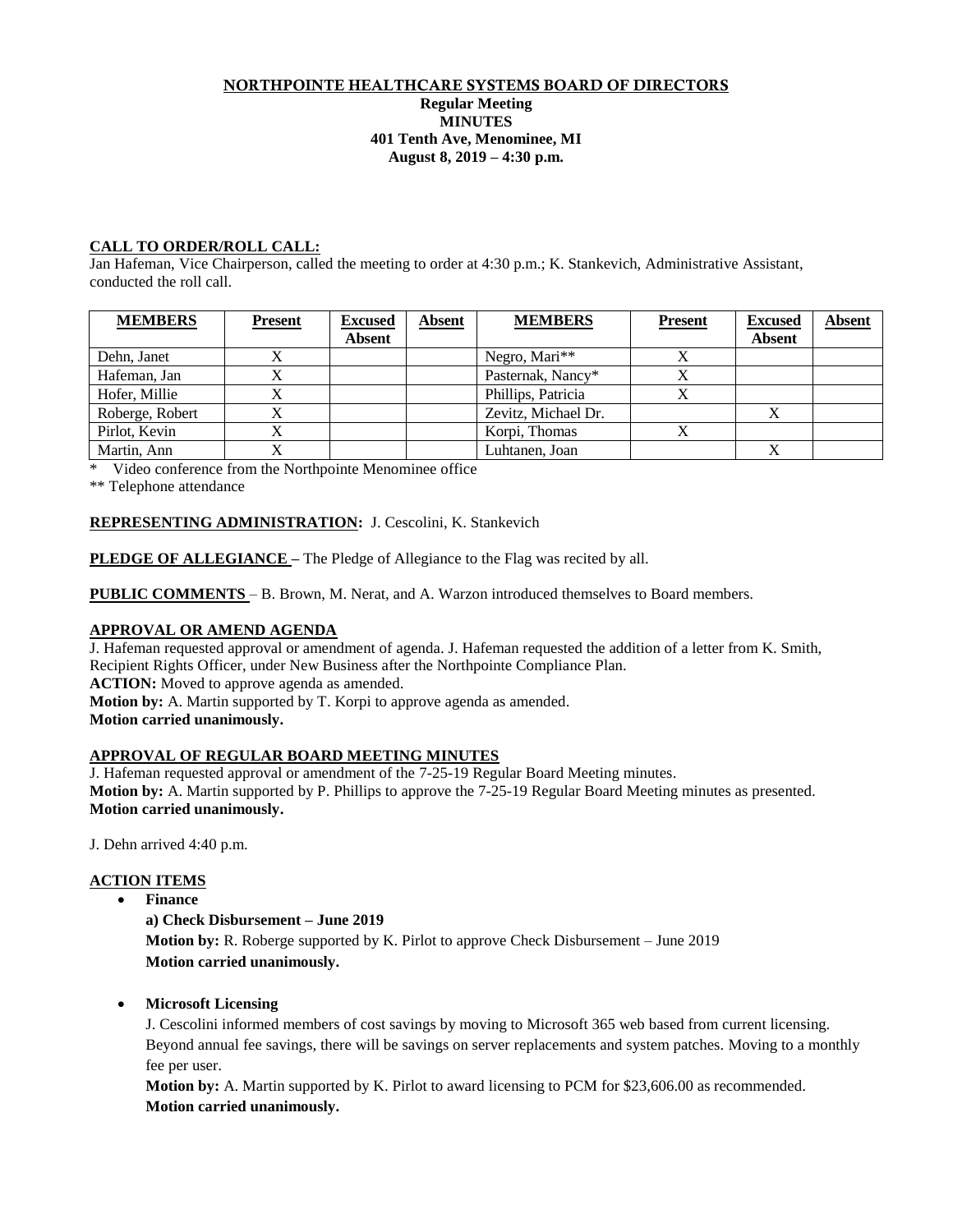#### **Ad Hoc Policy Revisions**

- o General Principle
- o Political Activity
- o Public Relations
- o Drug Free Workforce
- o Notification of Change in Provider Network
- o Psychotropic Medications Pharmacotherapy/Monitoring
- o Financial Audits
- o ACH and Electronic **Transactions**
- o Change in Type of Treatment
- o Communication, Telephone, Visiting Rights
- o Complaint Investigation and Resolution
- o Comprehensive Exam
- o Harassment or Retaliation
- o Informed Consent
- o Freedom of Movement
- o Choice or Change of Provider
- o Dignity and Respect
- o Labor
- o Notification of Rights
- o Protection of Service Recipients From Abuse/Neglect
- o Resident's Right to Access Media
- o Seclusion and Restraint
- o Services Suited to Condition
- o RR Committee
- o Treatment by Spiritual Means
- o Confidentiality and Disclosure
- o RR System
- o Substance Abuse 42 CFR, Part 2
- o SOP Reporting of a Death and Case Closure Procedure

M. Negro thanked A. Martin for her grammatical corrections and all the work that Ad Hoc has done. **Motion by:** M. Negro supported by R. Roberge to approve the Ad Hoc Policy revisions as presented. **Motion carried unanimously.**

### **NEW BUSINESS (Discussion only)**

- **Finance**
	- a) **Financial Statement – June 2019** Miscellaneous questions addressed. **Outcome:** Action Item for next meeting. J. Cescolini to research Goodwill costs.
	- b) **GF Update**

Discussed proposed package plan system based on insurance coverage. M. Hofer expressed concerns over lack of physicians in Marinette/Menominee and reluctance of physicians to administer psychotropic medications. J. Cescolini explained options in progress with DCMH and Bellin. Discussed need to have GF used on Individuals who are in greatest need while remaining fiscally responsible. Miscellaneous questions addressed. J. Cescolini requested support for spending procedure prioritizing Medicaid and uninsured Individuals.

**Outcome:** Informational

c) **Contract Grid 8-8-19** *(Clean Kill North, LLC, Superiorland Electronics)* **Outcome:** Action Item for next meeting.

J. Dehn left at 5:40 p.m.

**Benefits Specialist Position**

J. Cescolini provided details of role this position would have in saving the Agency money.

**Motion by:** A. Martin supported by J. Hafeman to move approval of Benefits Specialist position to an Action Item at present meeting.

Roll call conducted by K. Stankevich, Administrative Assistant

| ROLL CALL VOTE | <b>YES</b> | NO. |           | <b>YES</b> | NО |
|----------------|------------|-----|-----------|------------|----|
| Hafeman        |            |     | Pasternak | Х          |    |
| Phillips       | X          |     | Korpi     | X          |    |
| Hofer          | X          |     | Roberge   | Χ          |    |
| Pirlot         | X          |     | Martin    | X          |    |
| Negro          |            |     |           |            |    |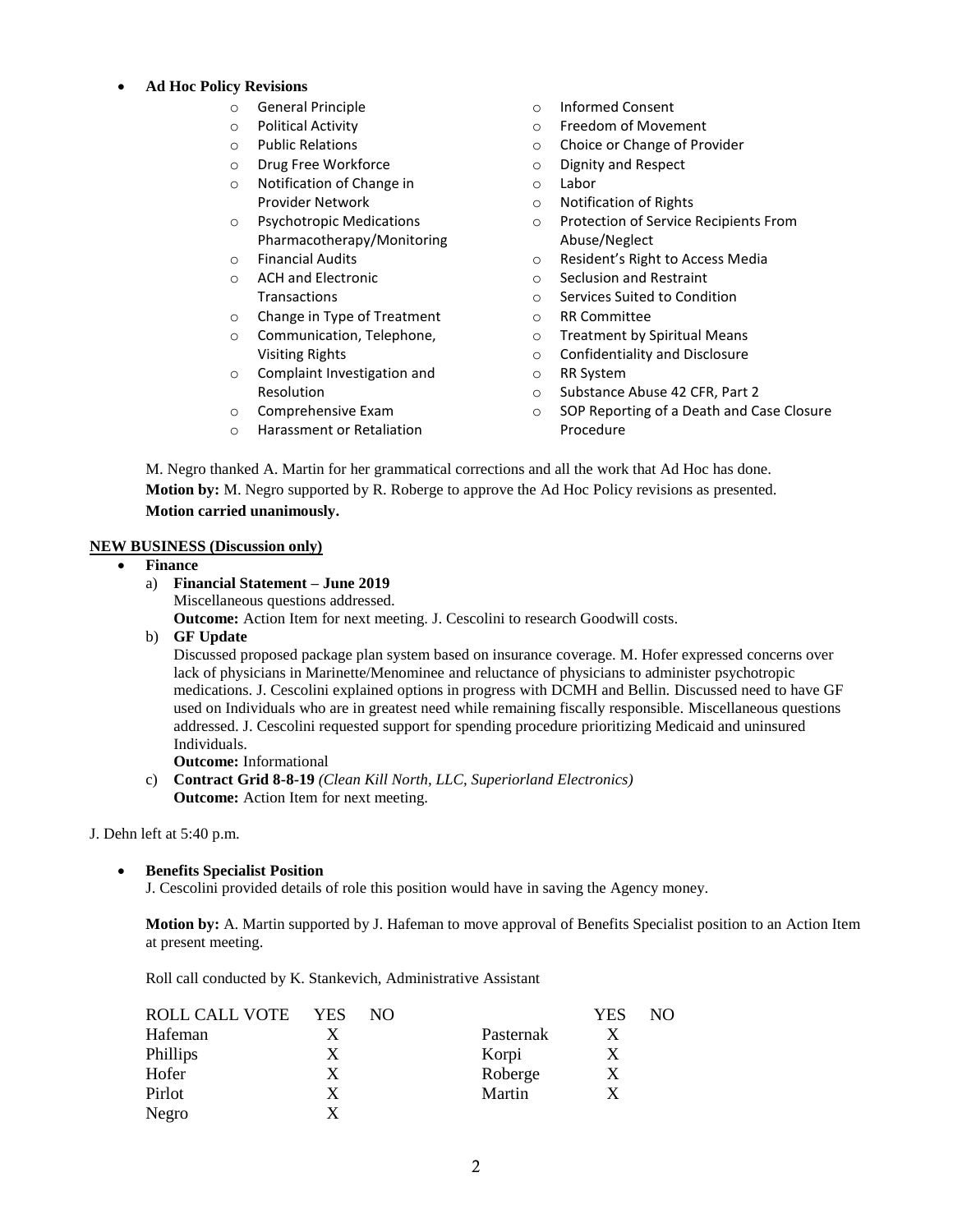**Motion by:** A. Martin supported by T. Korpi to approve Benefits Specialist position with a pay range between \$11.16 to \$16.06/hr.

**Motion carried unanimously.**

**Northpointe Compliance Plan**

Revised and clean copy given for review. **Outcome:** Action Item for next meeting.

## **Recipient Rights Letter**

J. Hafeman read letter and Recipient Rights policy to Board. K. Smith, Recipient Rights Officer, received a complaint regarding CEO. Request for Board to decide if another CMH or the State should to the investigation. M. Negro recommended the State do investigation for a non-biased outcome. K. Pirlot feels investigation will be cleared up quickly, but notes the Board has taken the strictest approach to the alleged complaint. **Motion by:** P. Phillips supported by M. Hofer to move decision to have the State Office of Recipient Rights investigate alleged complaint against CEO to an Action Item at present meeting.

Roll call conducted by K. Stankevich, Administrative Assistant

| <b>ROLL CALL VOTE</b> | <b>YES</b> | NO. |           | YES | NO |
|-----------------------|------------|-----|-----------|-----|----|
| Negro                 |            |     | Pasternak |     |    |
| Martin                | X          |     | Phillips  |     |    |
| Hofer                 | X          |     | Roberge   | X   |    |
| Pirlot                | X          |     | Korpi     |     |    |
| Hafeman               |            |     |           |     |    |

**Motion by:** K. Pirlot supported by P. Phillips to request the State of Michigan Office of Recipient Rights investigate the alleged complaint against the CEO.

#### **Motion carried unanimously.**

J. Hafeman announced the Board was going to Closed Session.

**ACTION:** Moved to enter closed session.

**Motion by:** A. Martin supported by T. Korpi to go into closed session at 5:58 p.m. to review and discuss an attorney-client privileged Opinion letter dated August 6, 2019 issued by Attorney Bonnie G. Toskey of Cohl, Stoker and Toskey, P.C., Lansing, Michigan.

### **CLOSED SESSION**

**ACTION:** Moved to terminate closed session. **Motion by:** A. Martin supported by K. Pirlot to terminate closed session. **Motion carried unanimously.**

The Board Member Meeting reconvened into Open Session at 6:30 p.m.

# **MISCELLANEOUS BOARD/COMMITTEE REPORTS**

CMHAM Weekly Updates – July 26, 2019 **Outcome:** Informational Recipient Rights 3Q Quarterly Report **Outcome:** Place on file.

### **PUBLIC COMMENTS**

B. Brown, RN, reflected on changes throughout the years regarding treatment. Not enough people to service the need and not enough dollars to deal with all the issues.

M. Nerat spoke regarding the benefit package not only assisting with GF, but also assisting current staffing situation. Focus should be more on consumers already in our services than on new ones coming in.